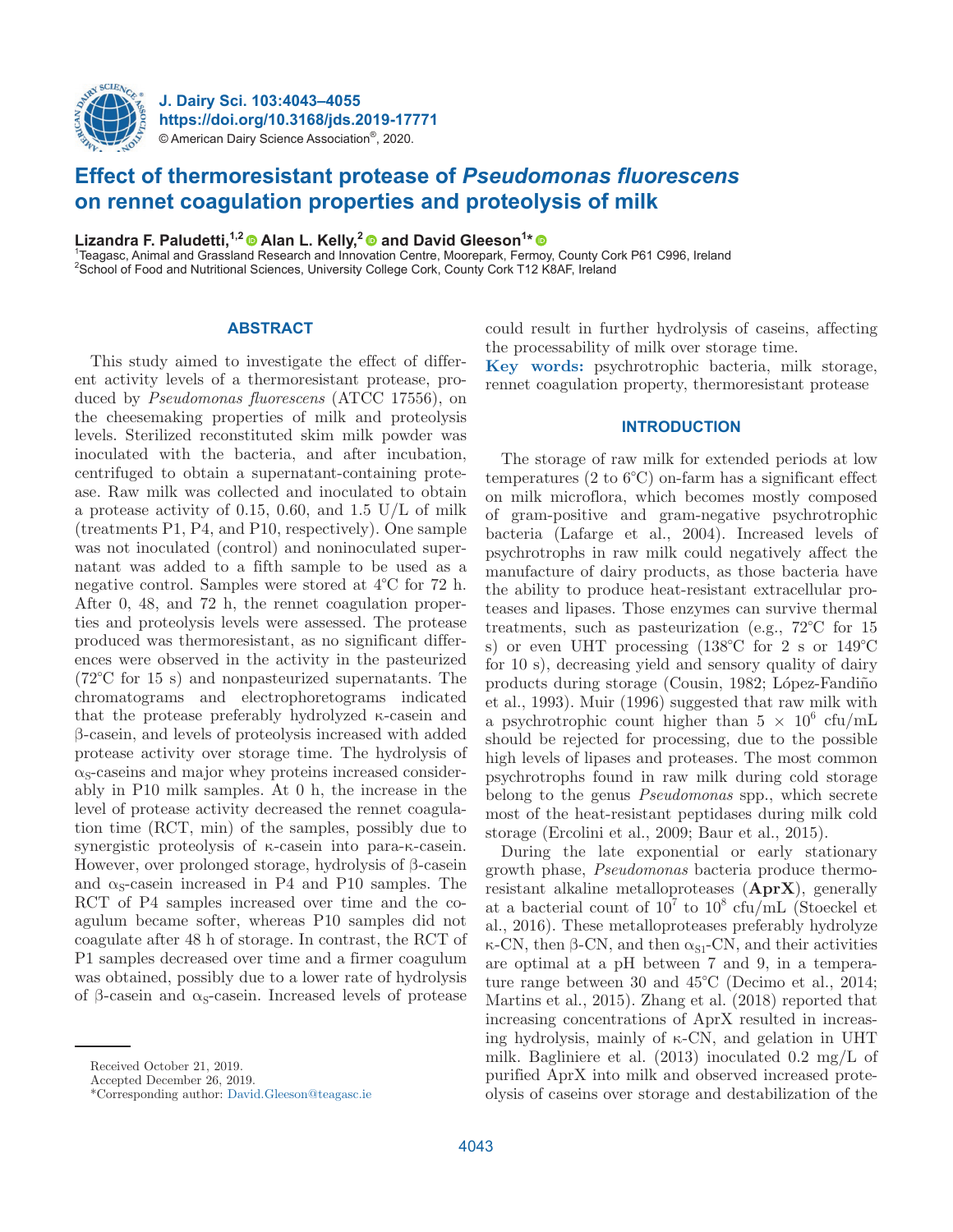UHT milk produced after 8 d of storage. In the case of cheese manufacture, the activity of bacterial proteases can affect the casein content, which may result in low yield, off-flavor (i.e., bitterness), and texture problems (Cousin, 1982; Fox et al., 2017). Mankai et al. (2012) observed a low DM content in Gouda cheeses produced from milk stored at 4°C for 48, 72, and 96 h and related this to the activity of psychrotrophic proteases leading to losses of protein in whey. Boulares et al. (2011) also associated decreased cheese yield with enzymes produced by gram-negative psychrotrophs. High levels of proteolysis can negatively affect cheese manufacture and sensory characteristics of the final product; however, in contrast, certain levels of proteolysis are necessary during cheese ripening. Proteolysis is essential in most cheese varieties, as it is responsible for textural changes (i.e., hardness, elasticity, cohesiveness) and development of flavor during cheese ripening (Fox et al., 2017).

Some studies have correlated psychrotrophic bacterial counts with proteolysis levels in milk, highlighting the negative effect levels higher than  $10^6$  cfu/mL can have on cheesemaking properties of milk (clotting time, curd yield) and cheese sensory characteristics (Leitner et al., 2008; Ricciardi et al., 2015). However, psychrotrophs can produce a range of thermoresistant enzymes, which can be active in different conditions (e.g., temperature, pH). Therefore, in addition to psychrotrophic counts,

further studies are necessary to understand the activity and effect of different levels of proteases produced by psychrotrophs on the quality of milk used for cheese production. Those investigations could aid in elucidating to what extent those proteases could have a positive or negative effect on cheese manufacture. Therefore, the objective of this study was to investigate the effect of different activity levels of a thermoresistant protease, produced by a *Pseudomonas* strain, on the cheesemaking properties and proteolysis of milk.

# **MATERIALS AND METHODS**

# *Experimental Design*

The experimental design of this study is shown in Figure 1. Fresh raw milk was collected during milking from the milk line, inoculated with different levels of protease (control, negative control, 0.15, 0.60, and 1.50 U/L), and stored at  $4^{\circ}$ C for 72 h. After 0, 48, and 72 h, rennet coagulation properties and proteolysis levels in the samples were assessed. After transfer of supernatant containing the protease (time 0 h), milk samples were immediately prepared (pasteurized and pH adjusted) and the rennet coagulation properties were assessed. A maximum of 30 min elapsed between inoculation and assessment of properties. The experiment was repeated in triplicate over a 3-wk period.



**Figure 1.** Experimental design: raw milk samples containing different levels of protease activity (0.15, 0.60, and 150 U/L) were stored at 4°C and rennet coagulation properties and proteolysis were assessed after 0, 48, and 72 h.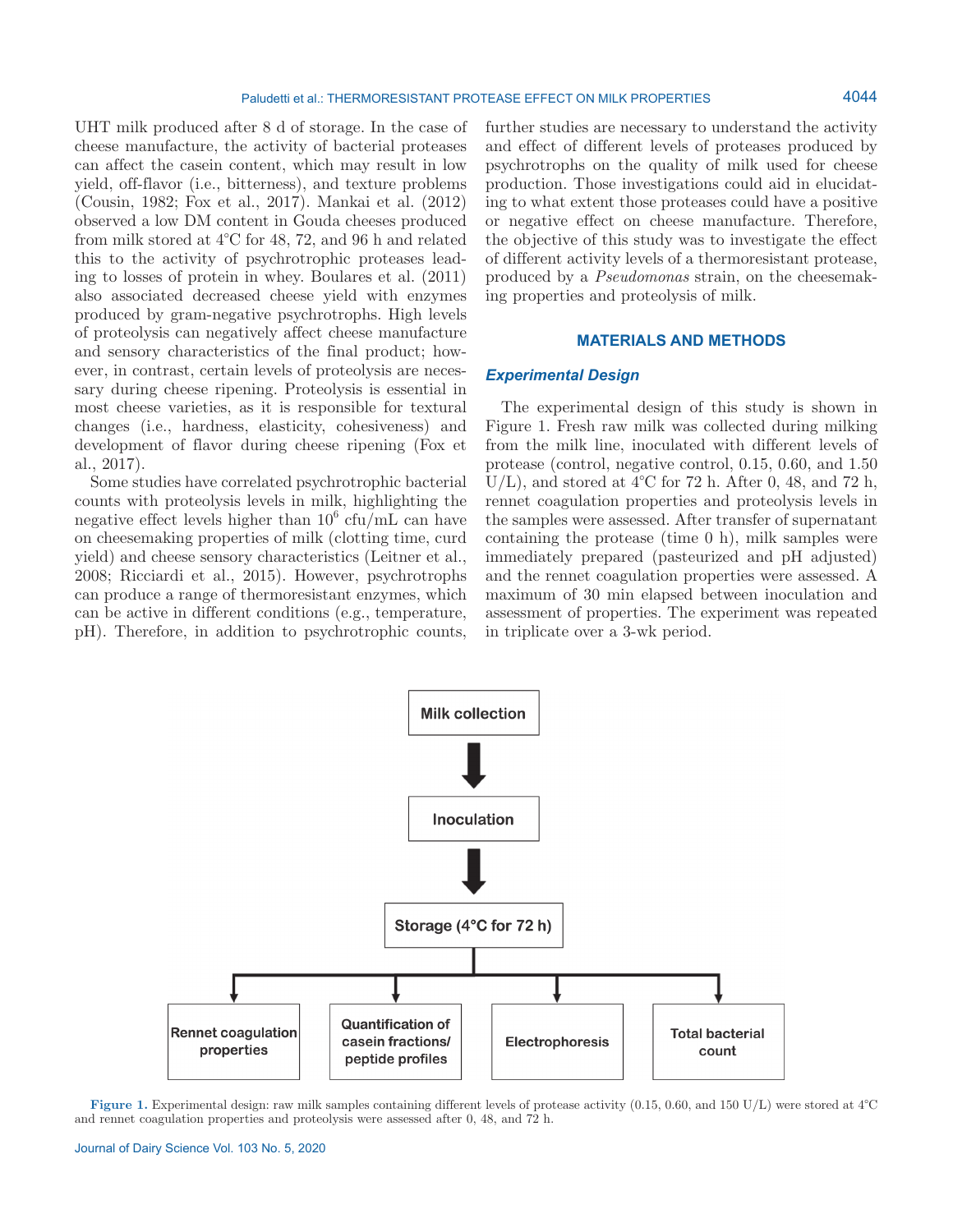# *Culture of Pseudomonas fluorescens and Protease Extraction*

*Pseudomonas fluorescens* (ATCC 17556) was grown in nutrient broth (meat extract  $3 \text{ g/L}$ , meat peptone 5  $g/L$ ; Sigma Aldrich, Dublin, Ireland) for 48 h at  $26^{\circ}$ C with stirring at 90 rpm. Afterward, 1 mL of the inoculated nutrient broth was spread-plated on blood agar plates (horse blood agar, 7% concentration, base No. 2, Oxoid, Basingstoke, UK) and plates were incubated for 24 h at 26°C. Bacterial colonies were transferred to 100 mL of sterilized reconstituted skim milk powder (**RSMP**; 10% wt/vol). The inoculated RSMP bottles were incubated for 120 h at 10°C with stirring at 90 rpm. Afterward, RSMP was centrifuged at  $20,000 \times g$ at ambient temperature for 30 min and the supernatant containing protease was collected.

### *Azocasein Assay*

The production of protease by the strain was verified using azocasein (Sigma Aldrich, Dublin, Ireland) as substrate, as described by Andreani et al. (2016). The results were used to determine the activity of the protease. One unit of protease activity was defined as the required amount of enzyme able to hydrolyze azocasein to give an increase of 1 unit of absorbance per milliliter of sample (supernatant) per minute (Leighton et al., 1973). The following equation was used for calculations:

$$
\text{Proteolytic activity} \left( \text{U} \cdot \text{mL}^{-1} \cdot \text{min}^{-1} \right) =
$$
\n
$$
\frac{\left( \text{ABS}_{\text{sample}} - \text{ABS}_{\text{neg}} - \text{ABS}_{\text{blank}} \right) \times 10 \times F_d}{t},
$$

where  $\rm ABS_{sample}$ ,  $\rm ABS_{neg}$ , and  $\rm ABS_{blank}$  = absorbance of the sample, negative control, and blank, respectively;  $F_d$  $=$  factor of dilution, which is equal to 1.00 as samples were not diluted; and  $t = \text{time of reaction}$ . In addition, samples of the same supernatant were separated in 2 groups to determine if the protease would still be active; after pasteurization, 1 group of 3 samples was heated to 72°C for 15 s, whereas the other 3 samples were not pasteurized. Afterward, those samples were analyzed using the azocasein assay for comparison.

# *Milk Collection and Inoculation*

At the Teagasc Animal and Grassland Research and Innovation Centre (Moorepark, Cork, Ireland), springcalving cows were milked in a 30-unit side-by-side milking parlor, with milking commencing at 0700 h. The milking equipment used, udder preparation, and sanitation of equipment were as described by Palu-

detti et al. (2018). Over 3 wk, raw milk was collected once weekly and transferred directly from the milking machine milk line to  $5 \times 500$  mL sterilized bottles. Milk was transported to the Milk Quality Laboratory (Teagasc, Moorepark, Cork, Ireland) in cooling boxes.

Milk samples were inoculated based on the protease activity determined using the azocasein assay (0.030 ± 0.006 U/mL∙min). The temperature of the samples was approximately 10°C at inoculation. Samples were inoculated with 5, 20, and 50 mL of supernatant containing protease per L of milk, corresponding to 0.15, 0.60, and 1.50 U/L of milk (treatments **P1**, **P4**, and **P10**, respectively). One milk sample was not inoculated to be used as control (**CON**), whereas 1 sample of milk was inoculated with 50 mL of supernatant from RSMP that was not inoculated with *P. fluorescens* and was used as the negative control sample (**P10 neg**). All milk samples were stored at 4°C for up to 72 h.

# *Total Bacterial Count*

After 0, 48, and 72 h, milk samples from each treatment were tested in duplicate for total bacterial count (**TBC**). The analysis was performed according to the *Standard Methods for the Examination of Dairy Products* (Wehr and Frank, 2004). The TBC was estimated using Petrifilm aerobic count plates, a ready-to-use medium (3M, Technopath, Tipperary, Ireland). Samples were incubated for 48 h at 32°C (Laird et al., 2004).

# *Rennet Coagulation Properties*

The rennet coagulation properties of the inoculated milk were assessed using a Formagraph instrument (model 11700, Foss Electric, Hillerød, Denmark) after 0, 48, and 72 h of storage. Before analysis, milk samples were treated in a manner that mimicked the procedures applied during the manufacture of Cheddar cheese. Therefore, before adding rennet, samples were subjected to a heat treatment, mimicking industrial processing conditions. After inoculation, samples were placed in a water bath at 72°C and temperature was monitored using a thermometer. Samples were maintained in the water bath for 15 s after their temperature reached 72°C (approximately 5 min). Immediately after this time, samples were transferred to a water bath at 32°C, which is the usual temperature of milk at the start of Cheddar cheese manufacture. The pH of the samples was measured and, when necessary, adjusted to 6.55 with  $4\%$  (vol/vol) lactic acid solution. The milk volumes were renneted with chymosin (1:20 vol/vol dilution of double-strength Chy-max, Pfizer Inc., Milwaukee, WI) at a rate of 36  $\mu$ L/10 mL, incubated at 32<sup>o</sup>C, and the coagulation properties monitored over a 30-min period.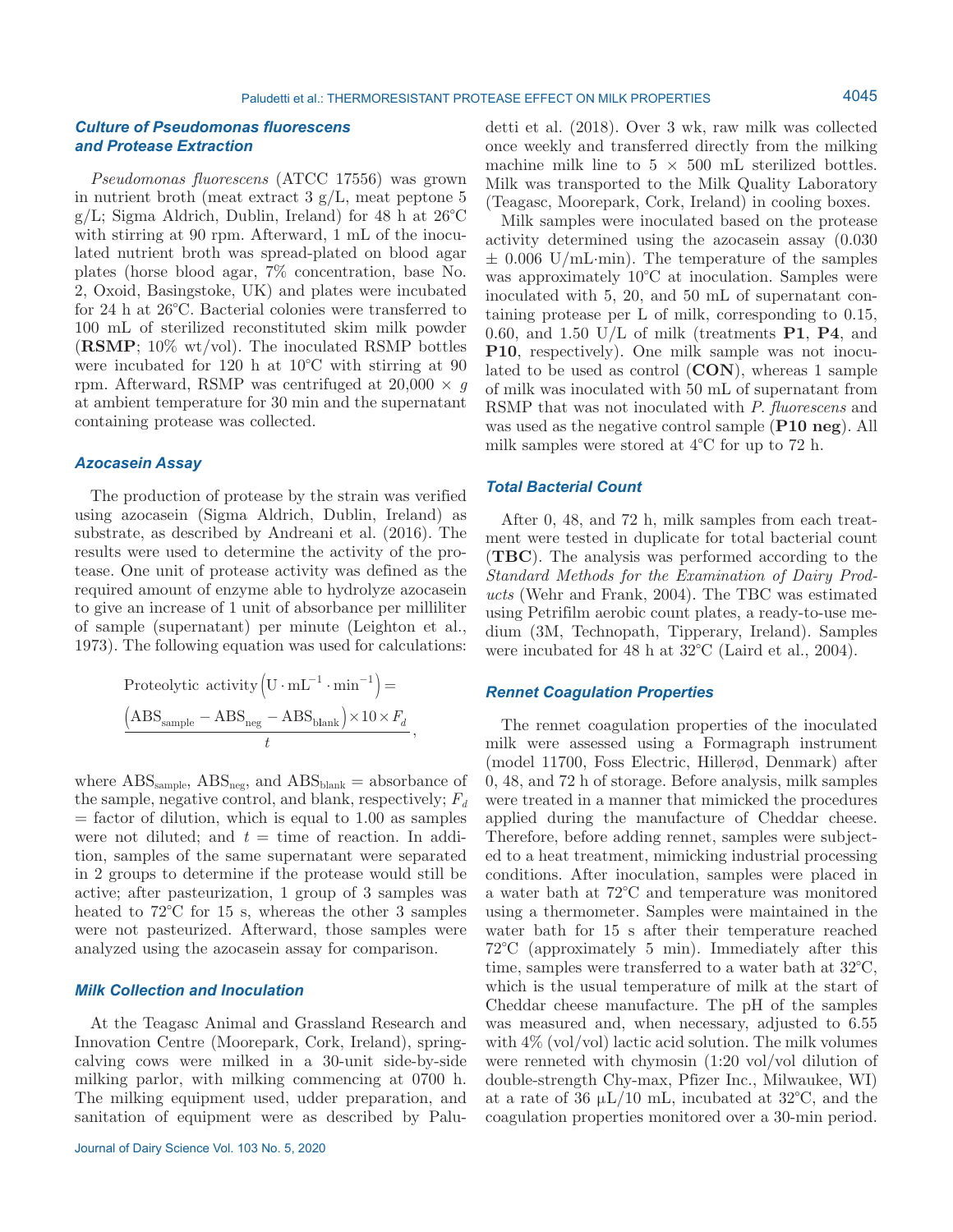

**Figure 2.** Schematic presentation of milk coagulation properties [rennet coagulation time (RCT), curd-firming time  $(k_{20})$ , and curd firmness at  $30 \text{ min } (a_{30})$ ] measured by lactodynamography (McMahon and Brown, 1982).

The properties measured were rennet coagulation time  $(ACT, min)$ , curd firmness at 30 min  $(a_{30}, mm)$ , and curd-firming time  $(k_{20}, \text{min})$ . Rennet coagulation time is the time from the addition of rennet until the viscosity of milk starts changing (coagulation),  $k_{20}$  is the time from end point of RCT until a curd firmness of 20 mm is reached, and  $a_{30}$  is the firmness of curd in mm reached 30 min after the addition of rennet (McMahon and Brown, 1982; Figure 2).

### *Quantification of Casein Fractions*

The casein fractions (κ-CN,  $\alpha_{S1}$ -CN,  $\alpha_{S2}$ -CN, β-CN, α-LA, β-LG A, β-LG B, and total casein) were identified and quantified (in duplicate) in the inoculated milk samples by HPLC. Milk samples  $(200 \mu L)$  were diluted in 3,780 µL of dissociating buffer (7 *M* urea and 20 m*M* Bis-Tris propane, pH 7.5). Twenty microliters of mercaptoethanol were added to the diluted samples, after which they were filtered through 0.22-µm filters. The equipment used was an Agilent 1200s system (Agilent Technologies, Santa Clara, CA) with a quaternary pump and a multiwavelength detector. The casein fractions were separated in the reversed-phase mode using an Agilent Poroshell 300SB C18 column (2.1 mm × 7.5 mm; Agilent Technologies). The gradient elution and peak detection were performed according to the method of Mounsey and O'Kennedy (2009).

### *Peptide Profiles*

The peptide profiles of milk samples collected after 0, 48, and 72 h were obtained by HPLC. The nonprotein fractions of the milk samples were extracted using trichloroacetic acid, according to the procedure described in IDF method 20–4 (IDF, 2001). The extracts were filtered using 0.45-µm syringe cellulose filters (25 mm diameter, Chromafil Xtra RC-45/25, Macherey-Nagel, Dublin, Ireland) and  $50 \mu L$  were injected onto the column to obtain the profiles. The separation of milk peptides was performed in the reversed-phase mode using an Agilent Zorbax 300SB C8 column (4.6 mm i.d.  $\times$  150 mm, Agilent Technologies). The gradient elution and peak detection methodology was an adaption of the methodology of Rohm et al. (1996). The HPLC equipment used was an Agilent 1200s system (Agilent Technologies) with a quaternary pump and a multiwavelength detector.

# *SDS-PAGE*

The individual proteins of the milk samples collected after 0, 48, and 72 h of storage were identified using pre-cast SDS-PAGE (Novex Technologies, Thermo Fisher Scientific, Waltham, MA) under reducing and nonreducing conditions. The inoculated milk samples were diluted in Milli-Q water to a protein concentration of approximately 5.7  $\mu$ g/ $\mu$ L, and then further diluted in SDS sample buffer [NuPAGE LDS Sample Buffer  $(4\times)$ , Thermo Fisher Scientific)]. For reducing SDS-PAGE conditions, dithiothreitol [NuPAGE Sample Reducing Agent  $(10\times)$ ; concentration = 500 mmol/L (Thermo Fisher Scientific)] was added to the samples at a level of 10% (vol/vol) of the sample total volume. Samples were heated to 70<sup>o</sup>C for 10 min, cooled, and loaded on  $12\%$ Bis-Tris SDS-PAGE gels (10 µg/well). A low-range protein ladder was also loaded on the gels  $(10 \mu g/well)$ ; Spectra Multicolor Low Range Protein Ladder, Thermo Fisher Scientific). The gels were run in SDS running buffer [NuPAGE MOPS SDS Running Buffer  $(1\times)$ ] at 200 V for 50 min. After, the gels were stained for 24 h with Instant Blue Coomassie (Expedeon, Cambridge, UK).

### *Statistical Analysis*

The results of the azocasein test for the pasteurized and nonpasteurized supernatants were statistically compared using the MIXED procedure (Student's *t*test) in SAS 9.3 (SAS Institute Inc., Cary, NC).

Least squares means for the main effects of storage time and added protease activity, as well as the interaction between storage time and added protease activity, were calculated using the GLIMMIX procedure also in SAS 9.3. A repeated-measures ANOVA was used, where storage time is a within-subject factor and level of protease activity is a between-subject factor. The fixed effects included in each model were storage time (0, 48,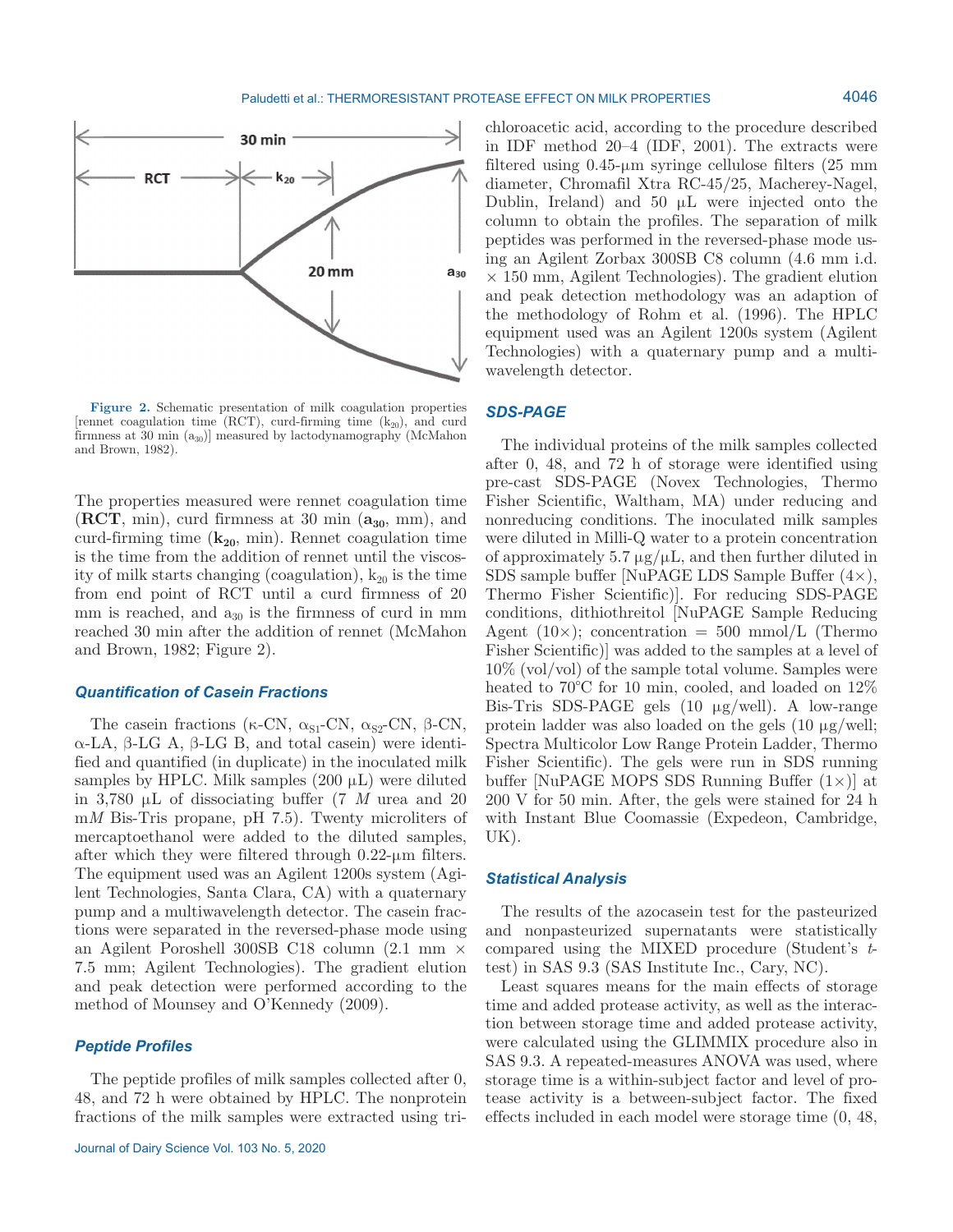#### Paludetti et al.: THERMORESISTANT PROTEASE EFFECT ON MILK PROPERTIES

**Table 1.** Mean (±SE) total bacterial count (TBC) of control (CON) and negative control (P10 neg) milk samples, as well as samples inoculated with 0.15, 0.60, and 1.50 U/L protease (treatments P1, P4, and P10, respectively), stored for up to 72 h

|                               |                                                             |                                                             | Protease activity                                     |                                                          |                                                       |                      |
|-------------------------------|-------------------------------------------------------------|-------------------------------------------------------------|-------------------------------------------------------|----------------------------------------------------------|-------------------------------------------------------|----------------------|
| TBC<br>$(\log_{10} c f u/mL)$ | CON                                                         | $P10$ neg                                                   | P1                                                    | P <sub>4</sub>                                           | P <sub>10</sub>                                       | SE                   |
| 0 <sub>h</sub><br>48 h<br>72h | $3.11^{\rm A}$<br>$3.96^{\mathrm{AB}}$<br>5.33 <sup>B</sup> | 3.22 <sup>A</sup><br>4.26 <sup>A</sup><br>5.30 <sup>B</sup> | $4.14^{\rm A}$<br>$5.45^{\rm A}$<br>8.00 <sup>B</sup> | 4.46 <sup>A</sup><br>6.00 <sup>B</sup><br>$8.00^{\circ}$ | $4.77^{\rm A}$<br>6.00 <sup>B</sup><br>$8.00^{\circ}$ | 0.24<br>0.24<br>0.24 |

<sup>A–C</sup>Values within a column not sharing common superscripts differ significantly ( $P < 0.05$ ).

and 72 h) and added protease activity (CON, P10 neg, P1, P4, and P10). The inoculated milk volumes within trial week were considered the experimental unit. The response variables were pH; TBC; RCT,  $k_{20}$ , and  $a_{30}$ ; and  $\kappa$ -CN,  $\alpha_{S1}$ -CN,  $\alpha_{S2}$ -CN,  $\beta$ -CN,  $\alpha$ -LA,  $\beta$ -LG A, β-LG B, and total casein. Residual checks were made to ensure that the assumptions of the analysis were met. The Tukey test (at 5% error probability) was used to compare the means for all variables.

### **RESULTS**

### *Total Bacterial Count*

The TBC of milk samples from different treatments and stored for up to 72 h are shown in Table 1. The TBC of the samples significantly increased with level of protease activity  $(P < 0.0001)$  in the milk samples and over storage time  $(P < 0.0001$ ; Table 1). The interaction between storage time and added protease activity did not affect TBC  $(P > 0.05)$ .

### *Measurements of pH in Milk*

Protease activity did not affect the pH of the samples  $(P = 0.52)$ . The mean  $(\pm SE)$  pH measured in CON, P10 neg, P1, P4, and P10 samples were 6.51, 6.53, 6.53, 6.54, and 6.53  $\pm$  0.01, respectively. Storage time also did not affect pH  $(P < 0.0001)$ , nor did the interaction between added protease activity and storage time  $(P =$ 0.01). We did not observe decreases in pH over storage time, except in P10 samples. At 0, 48, and 72 h the pH measured in P10 samples were 6.58, 6.55, and 6.47 at 0, 48, and 72 h, respectively  $(P = 0.001)$ .

In addition, the mean  $(\pm \text{SE})$  fat  $(3.44 \pm 0.30\%)$  and protein  $(3.58 \pm 0.06\%)$  contents did not differ between treatments and during storage of milk  $(P > 0.05$ ; data not shown).

# *Azocasein Assay and Protease Activity*

The mean  $(\pm SE)$  result obtained for the supernatant samples that were not pasteurized was  $0.547 \pm 0.109$  nm. Based on this results, the mean  $(\pm SE)$  protease activity calculated in the supernatant was  $0.030 \pm 0.006$ U/mL∙min. Also, the result obtained for nonpasteurized samples did not differ from the results obtained for the samples that were pasteurized  $(0.535 \pm 0.114 \text{ nm})$ ;  $P > 0.05$ .

### *Proteolysis*

*Casein Fractions.* The significance of the main effects of storage time, added protease activity, and interaction between added protease activity and storage time on the concentration of caseins and major whey proteins of milk are shown in Table 2. The concentrations of those proteins measured in the milk samples from the different treatments stored for up to 72 h are also shown in Table 2.

Storage time affected the concentrations of  $\alpha_{S2}$ -CN and β-CN. Protease activity and interaction between protease activity and storage time affected the concentrations of all caseins (Table 2).

Storage time affected the mean concentrations of α-LA, added protease activity affected the mean concentrations of β-LG A and the interaction between those factors affected mean concentrations of β-LG B.

The casein chromatograms of the CON, P10 neg, P1, P4, and P10 samples, stored for up to 72 h, are shown in Figure 3. The chromatograms of CON and P10 neg samples are similar and indicated low levels of proteolysis over storage. In relation to the inoculated samples, the levels of proteolysis increased with the activity of protease over storage time. The chromatograms indicated that κ-CN and β-CN were the main proteins hydrolyzed by the protease over time. We also observed small decreases in  $\alpha_{S1}$ -CN peaks with increasing added protease activity. In P10 samples, decreases in the concentrations of  $\alpha_{S1}$ -CN and  $\alpha_{S2}$ -CN after 48 h and decreases in the concentrations of  $\beta$ -LG A and B after 72 h were greater compared with other samples (Table 2).

*Peptide Profiles.* The peptide profiles of CON, P10 neg, P1, P4, and P10 samples, stored for up to 72 h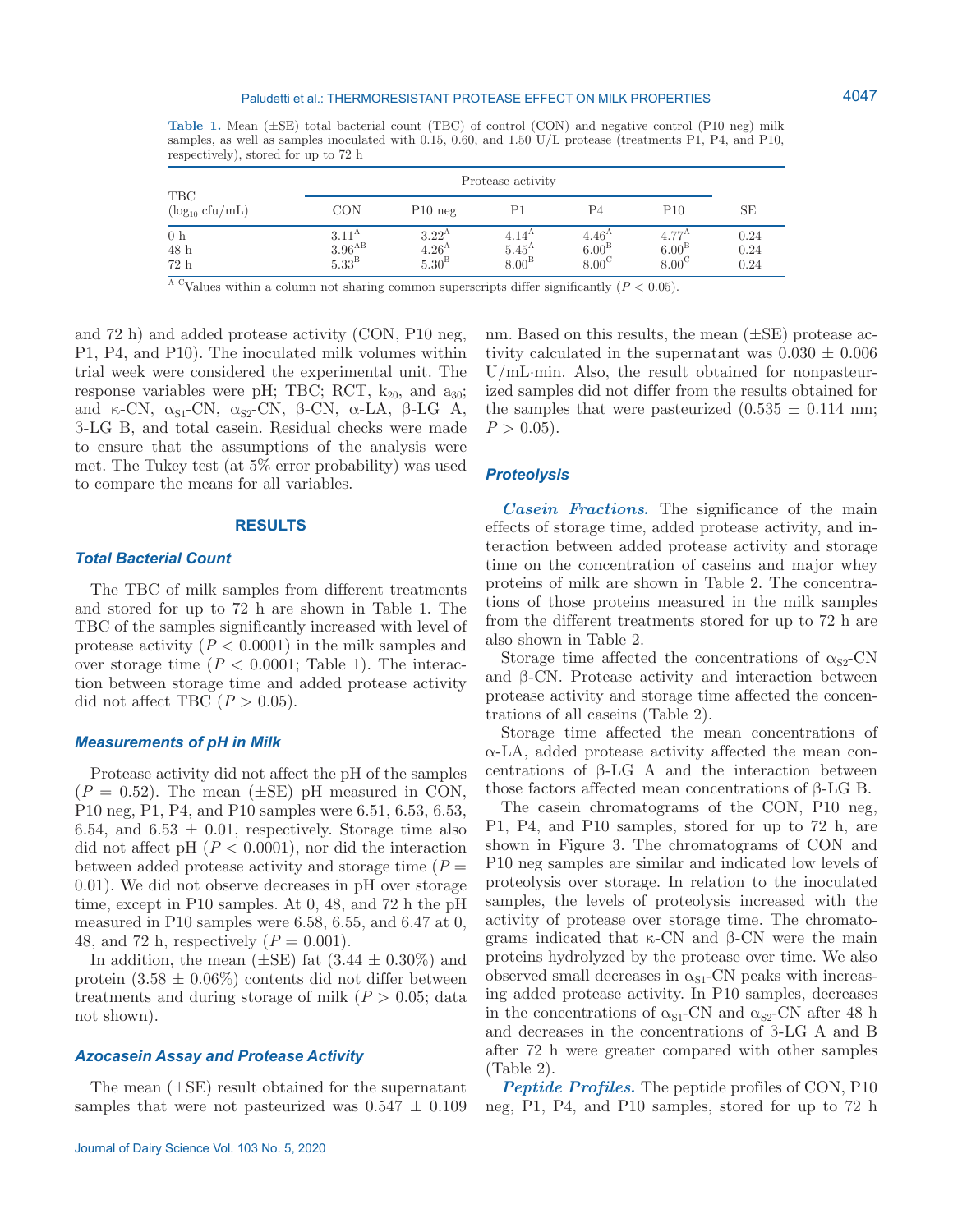at 4°C, are shown in Figure 4. The peptide profiles of the CON and P10 neg samples were similar and low levels of proteolysis were observed. Over storage time, the hydrolysis of proteins in milk increased with added protease activity.

*SDS-PAGE.* Nonreducing and reducing SDS-PAGE electrophoretograms of all milk samples stored for up to 72 h are shown in Figures 5A and 5B, respectively.

The electrophoretograms of the CON (lane 1) and P10 neg (lane 5) samples were similar and no apparent indication of proteolysis was observed. In contrast, the electrophoretograms of P1, P4, and P10 samples indicated that the protease was active mainly on  $\kappa$ -CN and β-CN, bands for which became less intense and decreased in size over time. In addition, we noted a small decrease in bands corresponding to  $\alpha_{\rm SI}$ -CN with increasing level of protease activity. The decrease was more noticeable in P10 samples.

The intensity of the peptide bands from 10 to 25 kDa, which are products of the hydrolysis of caseins, increased with level of protease activity. We observed those bands in samples tested after inoculation (0 h of storage), indicating that the protease is highly active in milk. Also, a peptide band around 14 kDa (above  $\alpha$ -LA) was observed in lanes corresponding to P1, P4, and P10 samples (lanes 2, 3, and 4, respectively) and its intensity increased with level of protease activity and storage time.

*Rennet Coagulation Properties.* The significance of the main effects of storage time, added protease ac-

tivity, and interaction between added protease activity and storage time on the rennet coagulation properties of milk are shown in Table 3. The values for RCT,  $k_{20}$ , and  $a_{30}$  obtained for the milk samples from the different treatments, stored for up to 72 h, are shown in Table 4. It was not possible to assess the rennet coagulation properties of the P10 milk samples after 48 h, as those samples did not form a coagulum after rennet addition.

Rennet coagulation time decreased significantly with increasing levels of protease activity (CON, P10 neg, P1, and P4: 21.54, 19.63, 16.64, and  $16.81 \pm 1.16$  min, respectively;  $P < 0.05$ ). Over 72 h, we observed a decrease in RCT when testing P1 samples. The results also indicated that RCT may tend to increase over time for P4 samples.

The interaction between level of protease activity and storage time affected  $a_{30}$  (mm) ( $P = 0.002$ ). Over 72 h,  $a_{30}$  did not vary significantly for CON and P10 neg samples (Table 4). The variations in  $a_{30}$  measured in P1 samples were also not significant over 72 h; however, we observed an increase in that value after 48 h of storage. In relation to  $P4$  samples,  $a_{30}$  decreased significantly after 48 h (*P* = 0.001; Table 4).

It was not possible to measure  $k_{20}$  value in P4 and P10 samples after 72 and 48 h, respectively, as those samples did not reach a curd firmness of 20 mm. Consequently, the data set obtained at 0 and 48 h was separated from the data obtained after 72 h for statistical analysis. After 48 h, the  $k_{20}$  measured for CON, P10 neg, P1, and P4 samples was not affected by storage

Table 2. Mean ( $\pm$ SE) contents of casein fractions (mg/mL) in control (CON) and negative control (P10 neg) milk samples and samples inoculated with 0.15, 0.60, and 1.50 U/L (treatments P1, P4, and P10, respectively), stored for up to 72 h, and significance of the main effects of protease activity, storage time, and the interaction between protease activity and storage time on those contents

|                                         |                |              |                             |                             | Casein fraction $(mg/mL)$ |              |               |               |                 |
|-----------------------------------------|----------------|--------------|-----------------------------|-----------------------------|---------------------------|--------------|---------------|---------------|-----------------|
| Protease activity                       | Time<br>(h)    | $\kappa$ -CN | $\alpha_{\rm S1}\text{-CN}$ | $\alpha_{\rm S2}\text{-CN}$ | $\beta$ -CN               | $\alpha$ -LA | $\beta$ -LG A | $\beta$ -LG B | Total<br>casein |
| CON                                     | $\overline{0}$ | 5.30         | 13.53                       | 3.01                        | 12.71                     | 1.13         | 1.96          | 2.62          | 39.75           |
|                                         | 48             | 5.66         | 12.44                       | 3.25                        | 11.51                     | 1.13         | 1.95          | 2.54          | 38.48           |
|                                         | 72             | 6.32         | 13.36                       | 3.54                        | 12.37                     | 1.18         | 2.10          | 2.60          | 41.46           |
| $P10$ neg                               | $\overline{0}$ | 6.20         | 14.42                       | 3.93                        | 13.18                     | 1.26         | 2.20          | 2.67          | 43.88           |
|                                         | 48             | 6.35         | 13.65                       | 3.97                        | 12.43                     | 1.21         | 2.21          | 2.51          | 42.33           |
|                                         | 72             | 5.95         | 13.60                       | 3.73                        | 12.38                     | 1.21         | 2.03          | 2.42          | 41.33           |
| P1                                      | $\overline{0}$ | 4.13         | 12.60                       | 2.94                        | 11.56                     | 1.05         | 1.80          | 1.96          | 36.54           |
|                                         | 48             | 4.96         | 14.79                       | 3.72                        | 11.25                     | 1.23         | 2.11          | 2.74          | 40.83           |
|                                         | 72             | 5.16         | 14.35                       | 4.07                        | 10.53                     | 1.26         | 2.07          | 2.74          | 40.18           |
| P <sub>4</sub>                          | $\overline{0}$ | 4.04         | 13.14                       | 3.47                        | 11.63                     | 1.11         | 1.96          | 2.69          | 38.05           |
|                                         | 48             | 3.69         | 11.78                       | 3.28                        | 8.28                      | 1.12         | 1.81          | 2.53          | 32.51           |
|                                         | 72             | 4.13         | 13.54                       | 3.85                        | 8.64                      | 1.27         | 1.76          | 2.85          | 36.02           |
| P10                                     | $\overline{0}$ | 4.25         | 13.39                       | 3.79                        | 13.18                     | 1.04         | 1.87          | 2.64          | 37.77           |
|                                         | 48             | 3.70         | 8.05                        | 2.89                        | 7.72                      | 1.04         | 1.87          | 2.40          | 27.68           |
|                                         | 72             | 3.32         | 8.13                        | 2.86                        | 6.60                      | 1.19         | 1.17          | 2.02          | 26.30           |
| $\rm SE$                                |                | 0.25         | 0.31                        | 0.14                        | 0.28                      | 0.05         | 0.08          | 0.15          | 1.05            |
| Significance                            |                |              |                             |                             |                           |              |               |               |                 |
| Storage time                            |                | 0.40         | < 0.0001                    | 0.09                        | < 0.0001                  | 0.02         | 0.14          | 0.47          | 0.01            |
| Protease activity                       |                | 0.002        | < 0.0001                    | 0.01                        | < 0.0001                  | 0.22         | 0.02          | 0.06          | 0.0004          |
| Protease activity $\times$ storage time |                | 0.02         | < 0.0001                    | 0.001                       | 0.001                     | 0.20         | 0.18          | 0.04          | 0.001           |

Journal of Dairy Science Vol. 103 No. 5, 2020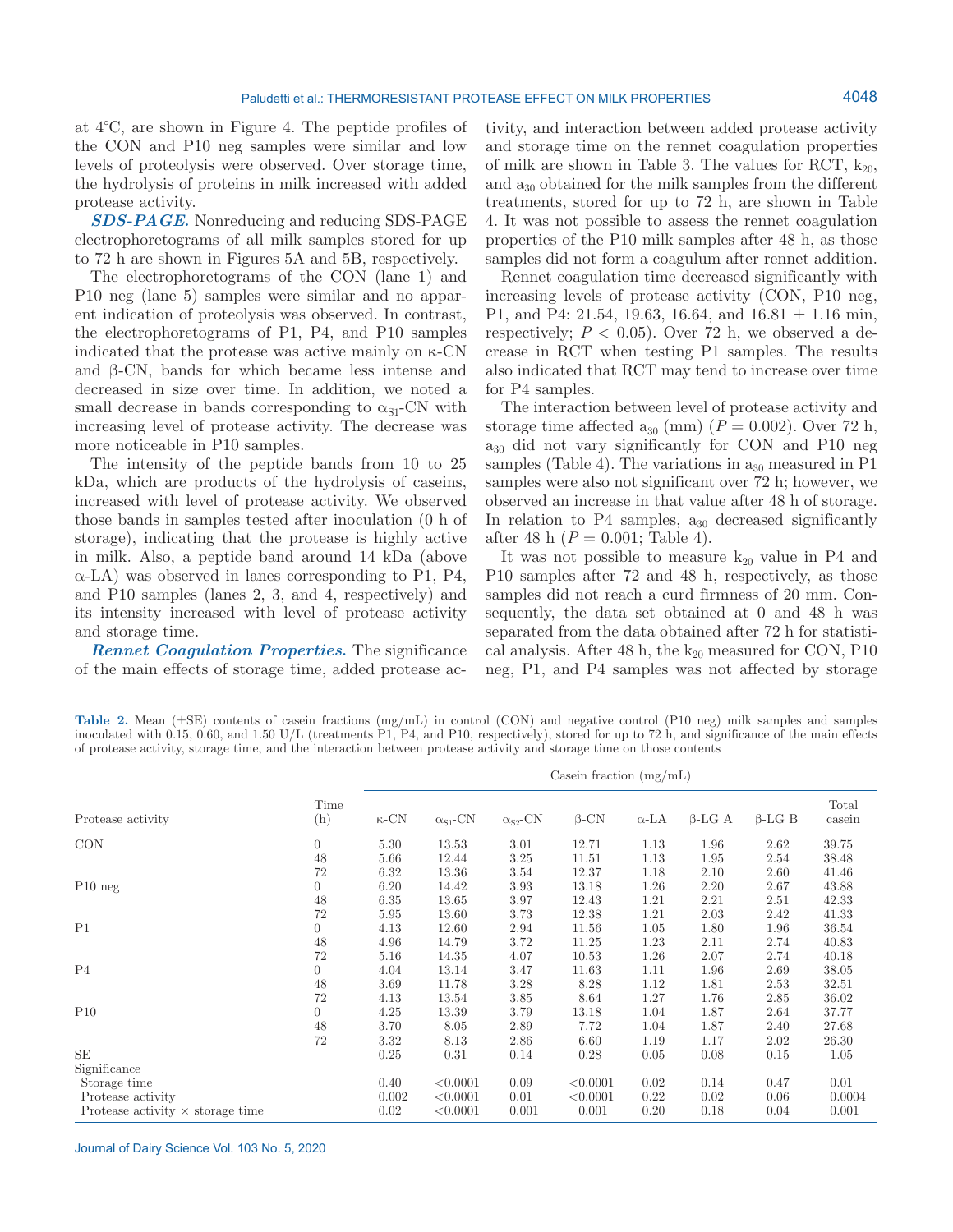

**Figure 3.** Separation of bovine milk caseins by reversed-phase HPLC (measured in absorbance units, AU). Chromatograms of (A) control and  $(B)$  negative control samples and samples inoculated with  $(C)$  0.15,  $(D)$  0.60, and  $(E)$  1.50 U/L stored for up to 72 h are shown.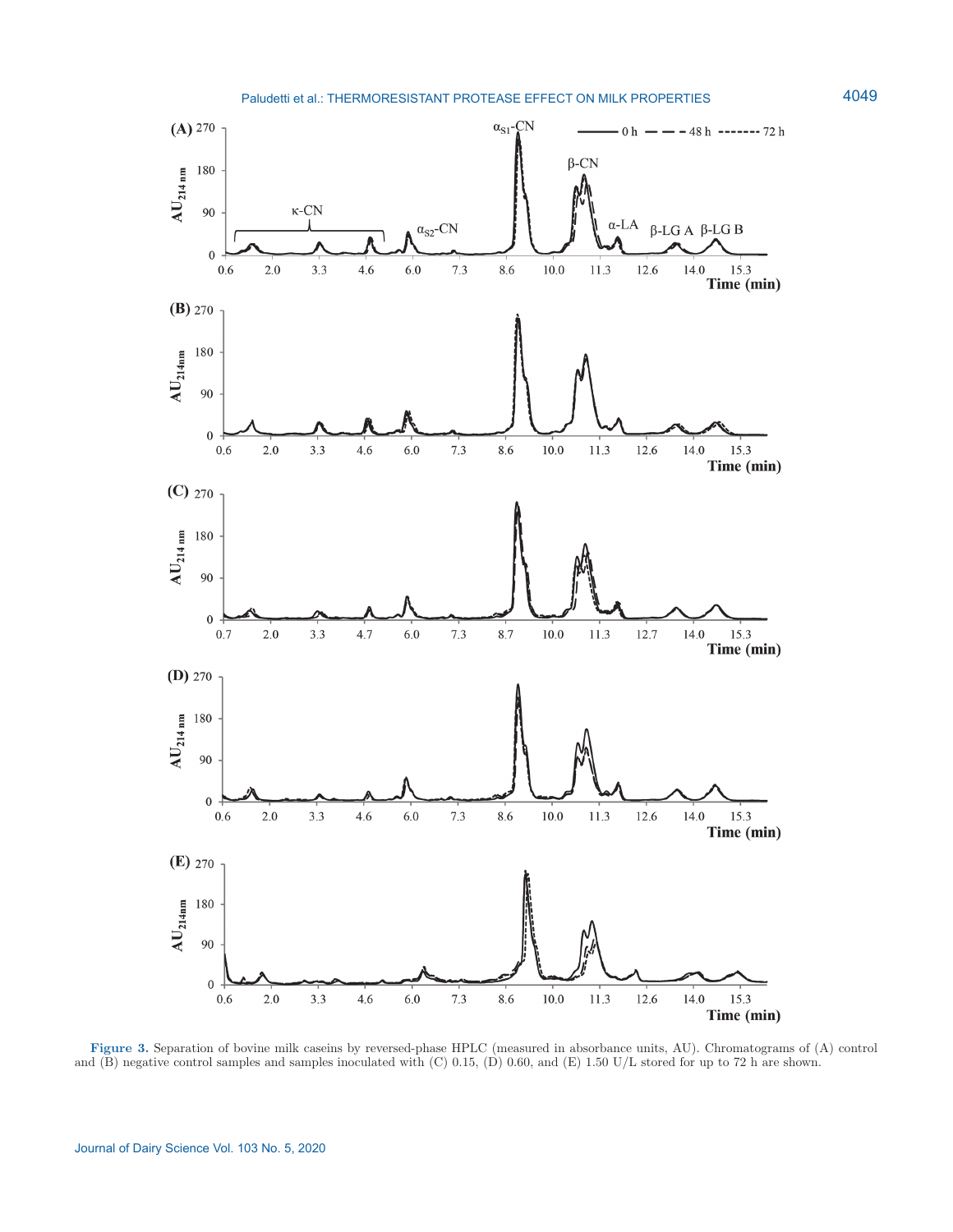

**Figure 4.** Separation of bovine milk peptides by reversed-phase HPLC (measured in absorbance units, AU). Chromatograms of (A) control and (B) negative control samples and samples inoculated with (C) 0.15, (D) 0.60, and (E) 1.50 U/L stored for up to 72 h are shown.

Journal of Dairy Science Vol. 103 No. 5, 2020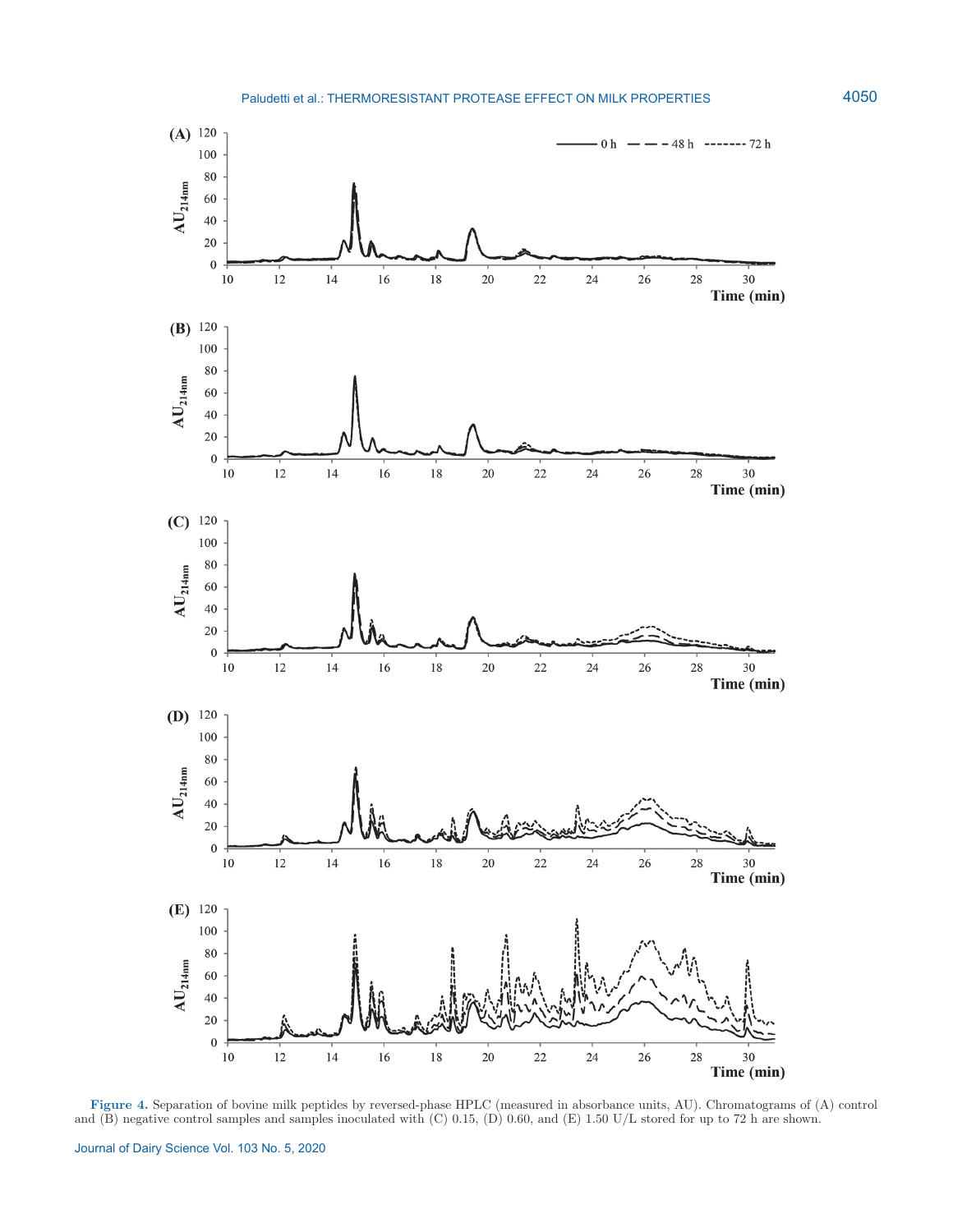### **DISCUSSION**

time  $(P = 0.56)$ , added protease activity  $(P = 0.32)$ , or interaction between those effects  $(P = 0.09)$ . The CON, P10 neg, and P1 samples reached a curd firmness of 20 mm after  $72$  h, and the  $k_{20}$  for those samples did not differ  $(P = 0.84)$ .

According to the azocasein test, the strain of *P. fluorescens* (ATCC 17556) produced active proteases when incubated at 10°C. This result is in accordance with



(B) Reducing



**Figure 5.** Sodium dodecyl sulfate-PAGE electrophoretogram of milk samples stored for up to 72 h under (A) nonreducing and (B) reducing conditions. Lane 1 corresponds to the control samples, and lanes 2 to 5 correspond to samples inoculated with 0.15, 0.60, and 1.50 U/L, and negative control, respectively. Lane PL corresponds to a low-range protein ladder.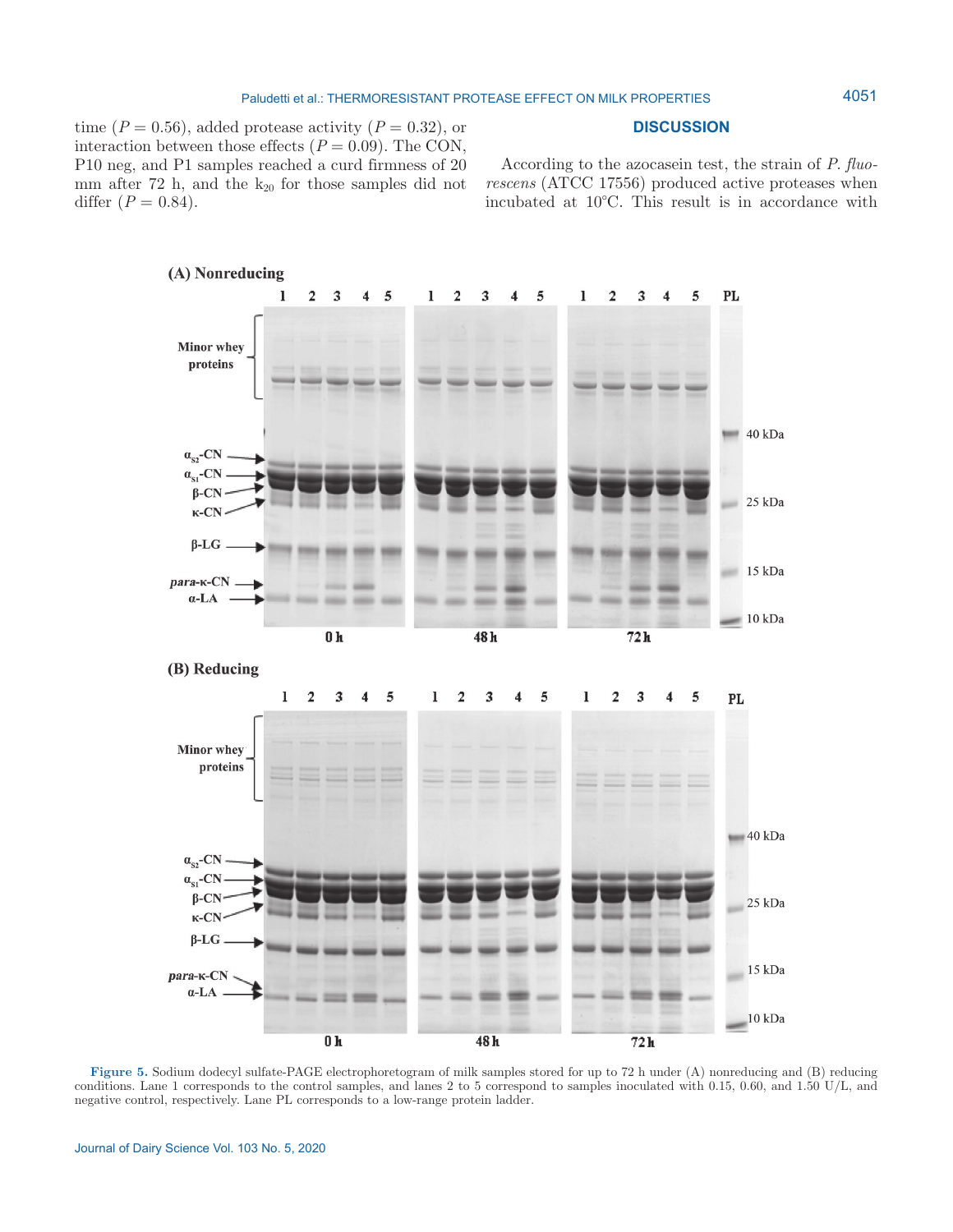the study from Marchand et al. (2009), in which the same strain presented proteolytic activity at 7, 22, and 30°C. In relation to the level of protease activity, Liao and McCallus (1998) cultured *P. fluorescens* CY091, centrifuged the medium, and obtained a protease activity varying from 5 to 8 U/mL in the supernatant. Those results differ from the activity obtained in this study, indicating that other strains may produce proteases with higher levels of activity. The production of protease could depend on several factors, such as bacterial strain, culture media, time, and temperature of incubation (McKellar, 1982).

The protease produced was thermoresistant, as its activity was maintained after pasteurization and therefore it would remain active during cheese manufacture. In addition, it is now widely shown that multiple *Pseudomonas* strains produce heat-resistant proteases (Bagliniere et al., 2013; Machado et al., 2017; Marchand et al., 2017).

The difference in TBC and bacterial growth rate between noninoculated samples (CON and P10 neg) and inoculated samples (P1, P4, and P10) over storage time at 4°C could be due to the presence of *P. fluorescens* cells in the supernatant used for inoculation. As the amount of supernatant added increased according to the aimed protease activity, the levels of TBC and bacterial growth rate also increased. The strains of *P. fluorescens* probably contributed to the increase in TBC because this strain can grow at temperatures up to 30°C, which is close to the incubation temperature applied to measure mesophilic bacterial numbers (32°C; Marchand et al., 2009).

After 72 h, the pH of P10 samples decreased significantly, which could be due to the high levels of bacteria in those samples. The high bacterial activity could have increased the acidity of milk with the conversion of lactose into lactic acid. The decrease in pH could have potentially affected the structure of the coagulum of P10 milk samples after 48 h, as the acidity could have

Table 3. The significance of the main effects of protease activity, storage time, and the interaction between protease activity and storage time on the rennet coagulation time (RCT, min) and curd firmness at  $30 \text{ min} (a_{30}, \text{mm})$ 

|                           |         | Significance |                       |
|---------------------------|---------|--------------|-----------------------|
| Rennet                    | Storage | Protease     | Protease activity     |
| $\frac{1}{2}$ coagulation | time    | activity     | $\times$ storage time |
| <b>RCT</b>                | 0.06    | 0.02         | 0.21                  |
| $a_{30}$                  | 0.06    | 0.08         | 0.002                 |

<sup>1</sup>The significance levels obtained for  $k_{20}$  measurements were not included in this table as those measurements were separated in 2 groups (group 1: data obtained at 0 and 48 h; group 2: data obtained only at 72 h) for the statistical analysis, differently than for other measurements.

|                                                                                          |                                                                                                                   |                                                                                                |                                                                                                   |                                                                                                                                 |                                                                                                                                                          | milk samples and samples inoculated with 0.15, 0.60, and 1.50 U/L (treatments P1, P4, and P10, respectively), stored for up 72 h                            |                                                                                                                                                 |                                                                                                                                                     |                                                          |
|------------------------------------------------------------------------------------------|-------------------------------------------------------------------------------------------------------------------|------------------------------------------------------------------------------------------------|---------------------------------------------------------------------------------------------------|---------------------------------------------------------------------------------------------------------------------------------|----------------------------------------------------------------------------------------------------------------------------------------------------------|-------------------------------------------------------------------------------------------------------------------------------------------------------------|-------------------------------------------------------------------------------------------------------------------------------------------------|-----------------------------------------------------------------------------------------------------------------------------------------------------|----------------------------------------------------------|
|                                                                                          |                                                                                                                   | $RCT$ (min)                                                                                    |                                                                                                   |                                                                                                                                 | $a_{30}$ (mm)                                                                                                                                            |                                                                                                                                                             |                                                                                                                                                 | $k_{20}$ (min)                                                                                                                                      |                                                          |
| Protease activity                                                                        | $\frac{1}{2}$                                                                                                     | 48 h                                                                                           | 72 h                                                                                              | $\frac{1}{1}$                                                                                                                   | 48 <sub>h</sub>                                                                                                                                          | 72 h                                                                                                                                                        | $\frac{1}{1}$                                                                                                                                   | 48 <sub>h</sub>                                                                                                                                     | 72 h                                                     |
| P <sub>10</sub> neg<br>CON <sup>1</sup>                                                  | $14.4\,\pm\,6.5^{\rm ab}$<br>$17.7 \pm 3.9^{ab}$<br>$20.3 \pm 2.2^a$<br>$7.8 \pm 4.0^b$<br>$23.0 \pm 1.6^{\circ}$ | $19.5 \pm 0.4^{\circ}$<br>$16.7 \pm 3.9^{\circ}$<br>$19.6 \pm 0.9^{\circ}$<br>$15.2 \pm 1.1^a$ | $14.4 \pm 1.2^{\circ}$<br>$22.0 \pm 3.5^{\circ}$ $21.7 \pm 2.5^{\circ}$<br>$19.3 \pm 1.2^{\circ}$ | $17.36 \pm 2.3^{A,ab}$<br>$23.27\pm6.1^{\mathrm{A,ab}}$<br>$28.14 \pm 5.7^{A,a}$<br>$32.78 \pm 9.0^{A,a}$<br>$27.98 \pm 14.2^a$ | $17.93\,\pm\,6.5^{\rm AB,b}$<br>$\begin{array}{l} 27.22\,\pm\,5.0^{\mathrm{A,ab}}\\ 34.08\,\pm\,5.4^{\mathrm{A,a}} \end{array}$<br>$31.42 \pm 4.0^{A,a}$ | $\begin{array}{c} 21.67 \pm 10.4^{\mathrm{A,a}} \\ 25.10 \pm 10.1^{\mathrm{A,a}} \\ 32.60 \pm 6.7^{\mathrm{A,a}} \end{array}$<br>$5.61\,\pm\,1.6^{\rm B,b}$ | $\begin{array}{l} 6.58 \pm 1.3^{\mathrm{a}} \\ 7.86 \pm 3.0^{\mathrm{a}} \\ 6.03 \pm 2.2^{\mathrm{a}} \\ 6.08 \pm 0.6^{\mathrm{a}} \end{array}$ | $5.39\,\pm\,0.5^{\mathrm{a}}$<br>$\begin{array}{c} 6.89 \pm 1.8^{\mathrm{a}} \\ 6.28 \pm 1.3^{\mathrm{a}} \\ 9.31 \pm 1.6^{\mathrm{a}} \end{array}$ | $7.00 \pm 0.8^3$<br>$6.39 \pm 1.7^3$<br>$7.28 \pm 2.3^3$ |
| <sup>A,B</sup> Values within a row not sharing common superscripts differ ( $P < 0.05$ ) |                                                                                                                   |                                                                                                |                                                                                                   |                                                                                                                                 |                                                                                                                                                          |                                                                                                                                                             |                                                                                                                                                 |                                                                                                                                                     |                                                          |

**Table 4.** Mean (±SD) rennet coagulation time (RCT, min), curd firmness at 30 min (a30, mm) and curd-firming time (k20, min) of control (CON) and negative control (P10 neg)

Table 4. Mean ( $\pm$ SD) rennet coagulation time (RCT, min), curd firmness at 30 min ( $a_{30}$ , mm) and curd-firming time ( $k_{20}$ , min) of control (CON) and negative control (P10 neg)

<sup>a,b</sup>Values within a column not sharing common superscripts differ ( $P < 0.05$ ). a,bValues within a column not sharing common superscripts differ (

<sup>*P*</sup> Values within a column not sharing common superscripts differ ( $P < 0.05$ ).<br><sup>P</sup>Control samples and P4 samples did not reach a curd firmness of 20 mm after 0 and 72 h, respectively. Control samples and P4 samples did not reach a curd firmness of 20 mm after 0 and 72 h,

respectively 2Data missing after 48 and 72 h because the P10 sample did not coagulate.Data missing after 48 and 72 h because the P10 sample did not coagulate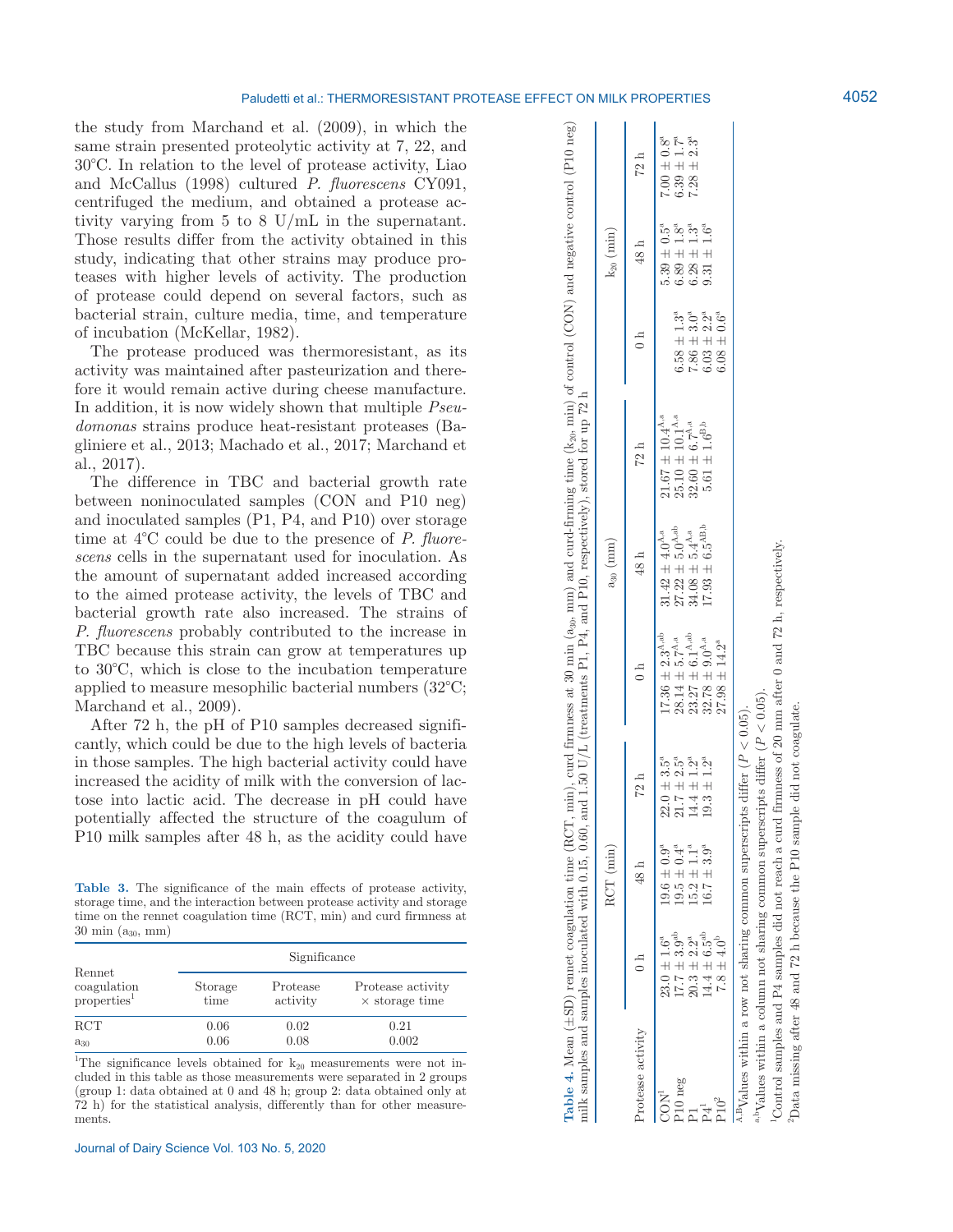influenced the net charge and interaction of the casein micelles (Fox et al., 2017).

The similarity between the results obtained for CON and P10 neg samples, as well as how they differed from the results obtained for the inoculated samples, indicated that the methods of production and extraction of proteases were effective and that the protease was active in milk.

The casein concentrations (Table 2), as well as the results from the chromatograms (Figures 3 and 4) and electrophoretograms (Figure 5), indicated an increase in proteolysis levels with added protease activity over storage time. The protease tested preferably hydrolyzed κ-CN and β-CN, whereas the rate of hydrolysis of  $\alpha_s$ -CN increased with level of protease activity. The breakdown of  $\alpha_s$ -CN and major whey proteins was more noticeable when the level of protease activity was increased to 1.50 U/L (treatment P10, Figures 3 and 5; Table 2). Similar results were observed by Zhang et al. (2015) when investigating the degradation on milk proteins by a thermoresistant protease produced by *P. fluorescens* BJ-10.

Statistical analysis indicated that α-LA and β-LG B levels were affected by storage time and interaction between added protease activity and storage time, respectively. However, we observed no trends over time for the concentrations on those proteins and variations were minimal (Table 2). We also observed small variations in the concentrations of whey proteins in the chromatograms (Figure 3). The only trend we observed was the decrease in the whey protein peaks when the protease activity was 1.50 U/L (treatment P10).

The hydrolysis of the caseins affected the rennet coagulation properties of the milk from different treatments. Overall, the increase in the level of protease activity resulted in a decrease in RCT. At 0 h, we observed that trend, which could be linked to the hydrolysis of κ-CN, an important casein for the coagulation of milk during cheesemaking. During coagulation, the  $Phe_{105}$ -Met<sub>106</sub> bond of κ-CN is hydrolyzed and the N-terminal that remains bound in the casein network is called para-κ-CN. Due to changes in charges, the para-CN micelles are then able to aggregate in the presence of calcium ions (Fox et al., 2017). In the electrophoretograms (Figure 5), we observed a peptide band around 14 kDa (above  $\alpha$ -LA) in lanes corresponding to P1, P4, and P10 samples (2, 3, and 4, respectively) and its intensity increased with level of added protease activity and storage time. Timotijevic et al. (2006) obtained a similar result when testing different concentrations of rennet, and the authors identified that band as corresponding to para-κ-CN. According to Jackman et al. (1985), psychrotrophic bacterial proteases include endopeptidases capable of hydrolyzing the phenylalanine-methionine

bond of κ-CN in a similar manner to rennet. Therefore, the increase in added protease activity could have resulted in increasing hydrolysis rates of κ-CN into paraκ-CN, and consequently decreased RCT in inoculated milk samples.

After 48 h, the RCT of P1 samples continued to decrease over storage time. In contrast, the RCT of P4 samples tended to increase over time, whereas P10 samples did not coagulate after 48 h (Table 4). In addition, the firmness  $(a_{30})$  of the coagulum formed when testing P1 samples increased over time, whereas the firmness of the coagulum of P4 samples significantly decreased over time  $(P = 0.01)$ . The increase in RCT is potentially due to the enzymatic degradation of caseins. The  $\alpha_{\rm s}$ -CN and β-CN constitute the basic microstructure of the curd, and reduced levels of those caseins results in slow curd formation and a soft coagulum as observed. Protease activity can affect the caseins to such an extent that coagulation of milk does not occur (St-Gelais and Hache, 2005; Amenu and Deeth, 2007), as observed in P10 samples. The proteolysis of caseins could result in curd shattering, high losses of fat in the whey, and reduced cheese yields (Fox et al., 2017). In relation to P1 samples, the rate of hydrolysis of  $\alpha_s$ -CN and β-CN was lower and therefore the structure of the casein micelles was less affected (Lu et al., 2017). Consequently, the coagulum produced was firmer compared with other inoculated samples. The firmness measured in those samples was also higher than the firmness of control samples, possibly due to the higher rate at which κ-CN was hydrolyzed into para-κ-CN.

Finally, the inoculated samples had a similar TBC after 48 and 72 h of storage and still had different results in relation to proteolysis levels. Therefore, those results were mainly due to the protease activity added and not the bacterial count.

# **CONCLUSIONS**

This study demonstrated that the protease produced by the psychrotrophic bacteria tested was thermoresistant and can affect the cheesemaking properties of milk. The rennet coagulation time and curd firmness were affected over storage time, as the protease was mainly active on essential caseins for the formation and structure of the coagulum (κ-CN and β-CN, respectively). The results indicated that certain levels of the protease tested can accelerate the coagulation of milk and produce a firmer coagulum, but increases in the level of protease-derived activity can result in a softer coagulum or a case where the coagulation of milk is not possible, due to extensive hydrolysis of  $\alpha_s$ -CN and major whey proteins. Both situations may be undesirable in an industrial cheesemaking setting, as consistency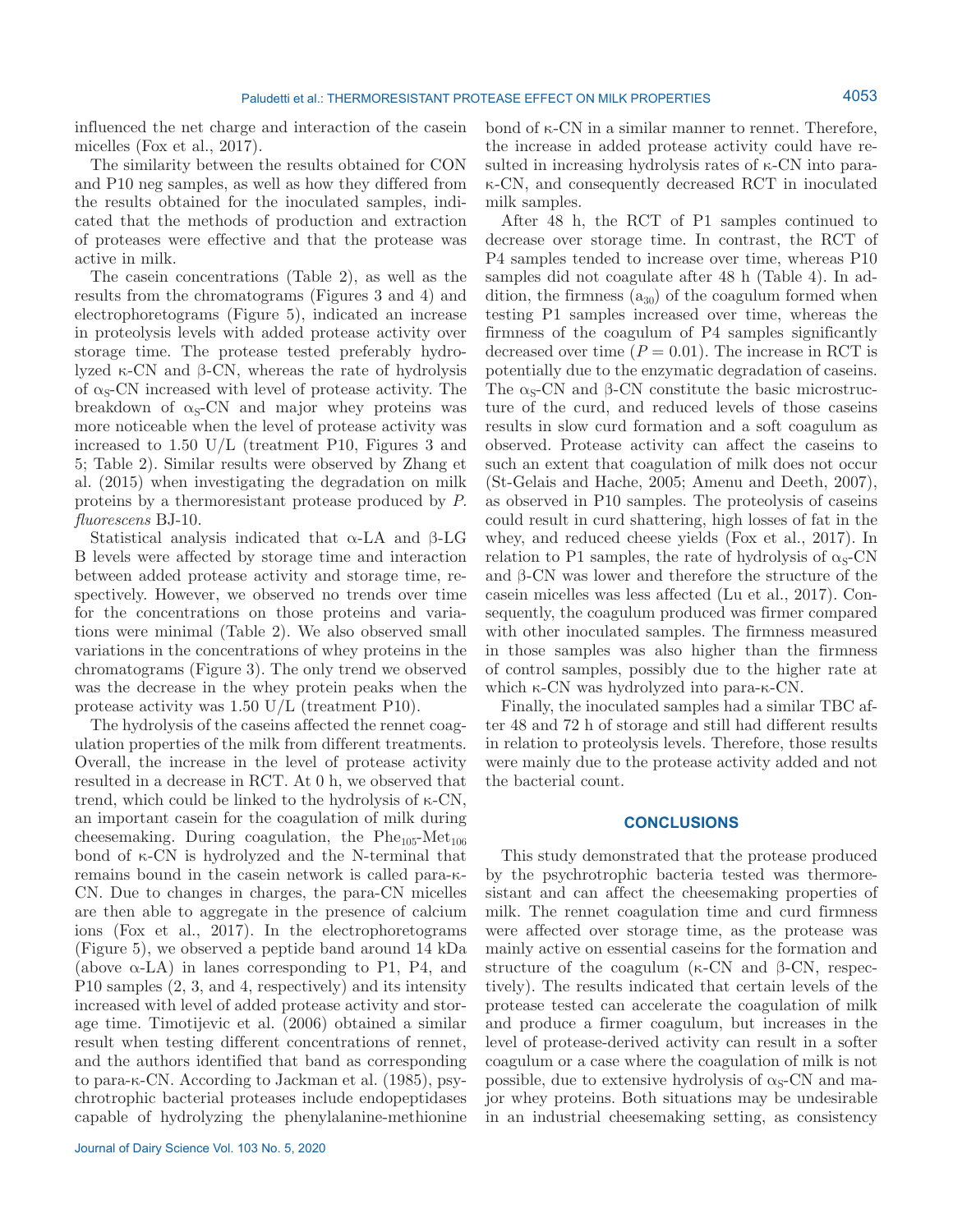is required during production to obtain products with the same quality parameters. Therefore, this study highlighted the importance of controlling initial levels of psychrotrophs in milk, as the activity of their protease could affect the processability of milk over storage time. Further studies are necessary to determine the effect of those proteases on the manufacture and quality of cheese in an industrial scale. Additionally, as milk has a complex microbiota, it would be relevant to characterize other psychrotrophic bacterial proteases to determine their resistance to heat treatment and activity in milk.

# **ACKNOWLEDGMENTS**

The authors acknowledge Jim Grant (Teagasc Ashtown, Dublin, Ireland) for guidance on the statistical analysis and Bernard Corrigan (Teagasc Food Research Centre, Fermoy, Co. Cork, Ireland) for guidance on using the HPLC. This research was funded by the Walsh Fellowship Program and Dairy Levy project (6643, Teagasc, Oak Park, Carlow, Co. Carlow, Ireland). The authors have not stated any conflicts of interest.

# **REFERENCES**

- Amenu, B., and H. C. Deeth. 2007. The impact of milk composition on cheddar cheese manufacture. Aust. J. Dairy Technol. 62:171-184.
- Andreani, N. A., L. Carraro, L. Fasolato, S. Balzan, R. Lucchini, E. Novelli, and B. Cardazzo. 2016. Characterisation of the thermostable protease AprX in strains of *Pseudomonas fluorescens* and impact on the shelf-life of dairy products: Preliminary results. Ital. J. Food Saf. 5:6175.<https://doi.org/10.4081/ijfs.2016.6175>.
- Bagliniere, F., A. Mateos, G. Tanguy, J. Jardin, V. Briard-Bion, F. Rousseau, B. Robert, E. Beaucher, J. L. Gaillard, C. Amiel, G. Humbert, A. Dary, and F. Gaucheron. 2013. Proteolysis of ultrahigh temperature-treated casein micelles by AprX enzyme from *Pseudomonas fluorescens F* induces their destabilisation. Int. Dairy J. 31:55–61. [https://doi.org/10.1016/j.idairyj.2013.02.011.](https://doi.org/10.1016/j.idairyj.2013.02.011)
- Baur, C., M. Krewinkel, B. Kranz, M. von Neubeck, M. Wenning, S. Scherer, M. Stoeckel, J. Hinrichs, T. Stressler, and L. Fischer. 2015. Quantification of the proteolytic and lipolytic activity of microorganisms isolated from raw milk. Int. Dairy J. 49:23–29. [https:](https://doi.org/10.1016/j.idairyj.2015.04.005) [//doi.org/10.1016/j.idairyj.2015.04.005](https://doi.org/10.1016/j.idairyj.2015.04.005).
- Boulares, M., M. Mankai, and M. Hassouna. 2011. Effect of activating lacto-peroxidase system in cheese milk on the quality of Saint-Paulin cheese. Int. J. Dairy Technol. 64:75–83. [https://doi.org/10](https://doi.org/10.1111/j.1471-0307.2010.00646.x) [.1111/j.1471-0307.2010.00646.x.](https://doi.org/10.1111/j.1471-0307.2010.00646.x)
- Cousin, M. A. 1982. Presence and activity of psychrotrophic microorganisms in milk and dairy products: A review. J. Food Prot. 45:172–207. [https://doi.org/10.4315/0362-028X-45.2.172.](https://doi.org/10.4315/0362-028X-45.2.172)
- Decimo, M., S. Morandi, T. Silvetti, and M. Brasca. 2014. Characterization of gram-negative psychrotrophic bacteria isolated from Italian bulk tank milk. J. Food Sci. 79:M2081–M2090. [https://doi](https://doi.org/10.1111/1750-3841.12645) [.org/10.1111/1750-3841.12645.](https://doi.org/10.1111/1750-3841.12645)
- Ercolini, D., F. Russo, I. Ferrocino, and F. Villani. 2009. Molecular identification of mesophilic and psychrotrophic bacteria from raw cow's milk. Food Microbiol. 26:228–231. [https://doi.org/10.1016/](https://doi.org/10.1016/j.fm.2008.09.005) [j.fm.2008.09.005](https://doi.org/10.1016/j.fm.2008.09.005).
- Fox, P. F., T. P. Guinee, T. M. Cogan, and P. H. McSweeney. 2017. Fundamentals of Cheese Science. 2nd ed. Springer, New York, NY.
- IDF. 2001. Milk: Determination of Nitrogen Content-Part 4: Block Digestion Method (Semi-micro Rapid Routine Method). Standard 20–4. International Dairy Federation (IDF), Brussels, Belgium.
- Jackman, D. M., T. R. Patel, and N. F. Haard. 1985. Effect of heatstable proteases on the kinetic parameters of milk clotting by chymosin. J. Food Sci. 50:602–604. [https://doi.org/10.1111/j.1365](https://doi.org/10.1111/j.1365-2621.1985.tb13754.x) [-2621.1985.tb13754.x](https://doi.org/10.1111/j.1365-2621.1985.tb13754.x).
- Lafarge, V., J. C. Ogier, V. Girard, V. Maladen, J. Y. Leveau, A. Gruss, and A. Delacroix-Buchet. 2004. Raw cow milk bacterial population shifts attributable to refrigeration. Appl. Environ. Microbiol. 70:5644–5650. [https://doi.org/10.1128/AEM.70.9.5644](https://doi.org/10.1128/AEM.70.9.5644-5650.2004) [-5650.2004](https://doi.org/10.1128/AEM.70.9.5644-5650.2004).
- Laird, D. T., S. A. Gambrel-Lenarz, F. M. Scher, T. E. Graham, and R. Reddy. 2004. Microbiological Count Methods. Pages 153–186 in Standard Methods for the Examination of Dairy Products, 17th ed. H. M. Wehr and J. F. Frank, ed. American Public Health Association, Washington, DC.
- Leighton, T. J., R. H. Doi, R. A. Warren, and R. A. Kelln. 1973. The relationship of serine protease activity to RNA polymerase modification and sporulation in *Bacillus subtilis.* J. Mol. Biol. 76:103– 122. [https://doi.org/10.1016/0022-2836\(73\)90083-1.](https://doi.org/10.1016/0022-2836(73)90083-1)
- Leitner, G., N. Silanikove, S. Jacobi, L. Weisblit, S. Bernstein, and U. Merin. 2008. The influence of storage on the farm and in dairy silos on milk quality for cheese production. Int. Dairy J. 18:109–113. <https://doi.org/10.1016/j.idairyj.2007.09.001>.
- Liao, C. H., and D. E. McCallus. 1998. Biochemical and genetic characterization of an extracellular protease from *Pseudomonas fluorescens* CY091. Appl. Environ. Microbiol. 64:914–921. [https://doi](https://doi.org/10.1128/AEM.64.3.914-921.1998) [.org/10.1128/AEM.64.3.914-921.1998.](https://doi.org/10.1128/AEM.64.3.914-921.1998)
- López-Fandiño, R., A. Olano, N. Corzo, and M. Ramos. 1993. Proteolysis during storage of UHT milk: Differences between whole and skim milk. J. Dairy Res. 60:339–347. [https://doi.org/10.1017/](https://doi.org/10.1017/S0022029900027680) [S0022029900027680.](https://doi.org/10.1017/S0022029900027680)
- Lu, Y., D. J. McMahon, and A. H. Vollmer. 2017. Investigating rennet coagulation properties of recombined highly concentrated micellar casein concentrate and cream for use in cheese making. J. Dairy Sci. 100:892–900. [https://doi.org/10.3168/jds.2016-11648.](https://doi.org/10.3168/jds.2016-11648)
- Machado, S. G., F. Baglinière, S. Marchand, E. Van Coillie, M. C. D. Vanetti, J. De Block, and M. Heyndrickx. 2017. The biodiversity of the microbiota producing heat-resistant enzymes responsible for spoilage in processed bovine milk and dairy products. Front. Microbiol. 8:302. [https://doi.org/10.3389/fmicb.2017.00302.](https://doi.org/10.3389/fmicb.2017.00302)
- Mankai, M., M. Boulares, O. Ben Moussa, R. Karoui, and M. Hassouna. 2012. The effect of refrigerated storage of raw milk on the physicochemical and microbiological quality of Tunisian semihard Gouda-type cheese during ripening. Int. J. Dairy Technol. 65:250– 259.<https://doi.org/10.1111/j.1471-0307.2012.00822.x>.
- Marchand, S., B. Duquenne, M. Heyndrickx, K. Coudijzer, and J. De Block. 2017. Destabilization and off-flavors generated by *Pseudomonas* proteases during or after UHT-processing of milk. Int. J. Food Contam. 4:2. <https://doi.org/10.1186/s40550-016-0047-1>.
- Marchand, S., G. Vandriesche, A. Coorevits, K. Coudijzer, V. De Jonghe, K. Dewettinck, P. De Vos, B. Devreese, M. Heyndrickx, and J. De Block. 2009. Heterogeneity of heat-resistant proteases from milk *Pseudomonas* species. Int. J. Food Microbiol. 133:68–77. [https://doi.org/10.1016/j.ijfoodmicro.2009.04.027.](https://doi.org/10.1016/j.ijfoodmicro.2009.04.027)
- Martins, M. L., U. M. Pinto, K. Riedel, and M. C. D. Vanetti. 2015. Milk-deteriorating exoenzymes from *Pseudomonas fluorescens 041* isolated from refrigerated raw milk. Braz. J. Microbiol. 46:207– 217.<https://doi.org/10.1590/S1517-838246120130859>.
- McKellar, R. C. 1982. Factors influencing the production of extracellular proteinase by *Pseudomonas fluorescens.* J. Appl. Microbiol. 53:305–316.<https://doi.org/10.1111/j.1365-2672.1982.tb01276.x>.
- McMahon, D. J., and R. J. Brown. 1982. Evaluation of formagraph for comparing rennet solutions. J. Dairy Sci. 65:1639–1642. [https://](https://doi.org/10.3168/jds.S0022-0302(82)82390-4) [doi.org/10.3168/jds.S0022-0302\(82\)82390-4](https://doi.org/10.3168/jds.S0022-0302(82)82390-4).
- Mounsey, J. S., and B. T. O'Kennedy. 2009. Stability of β-lactoglobulin/ micellar casein mixtures on heating in simulated milk ultrafiltrate at pH 6.0. Int. J. Dairy Technol. 62:493–499. [https://doi.org/10](https://doi.org/10.1111/j.1471-0307.2009.00522.x) [.1111/j.1471-0307.2009.00522.x.](https://doi.org/10.1111/j.1471-0307.2009.00522.x)